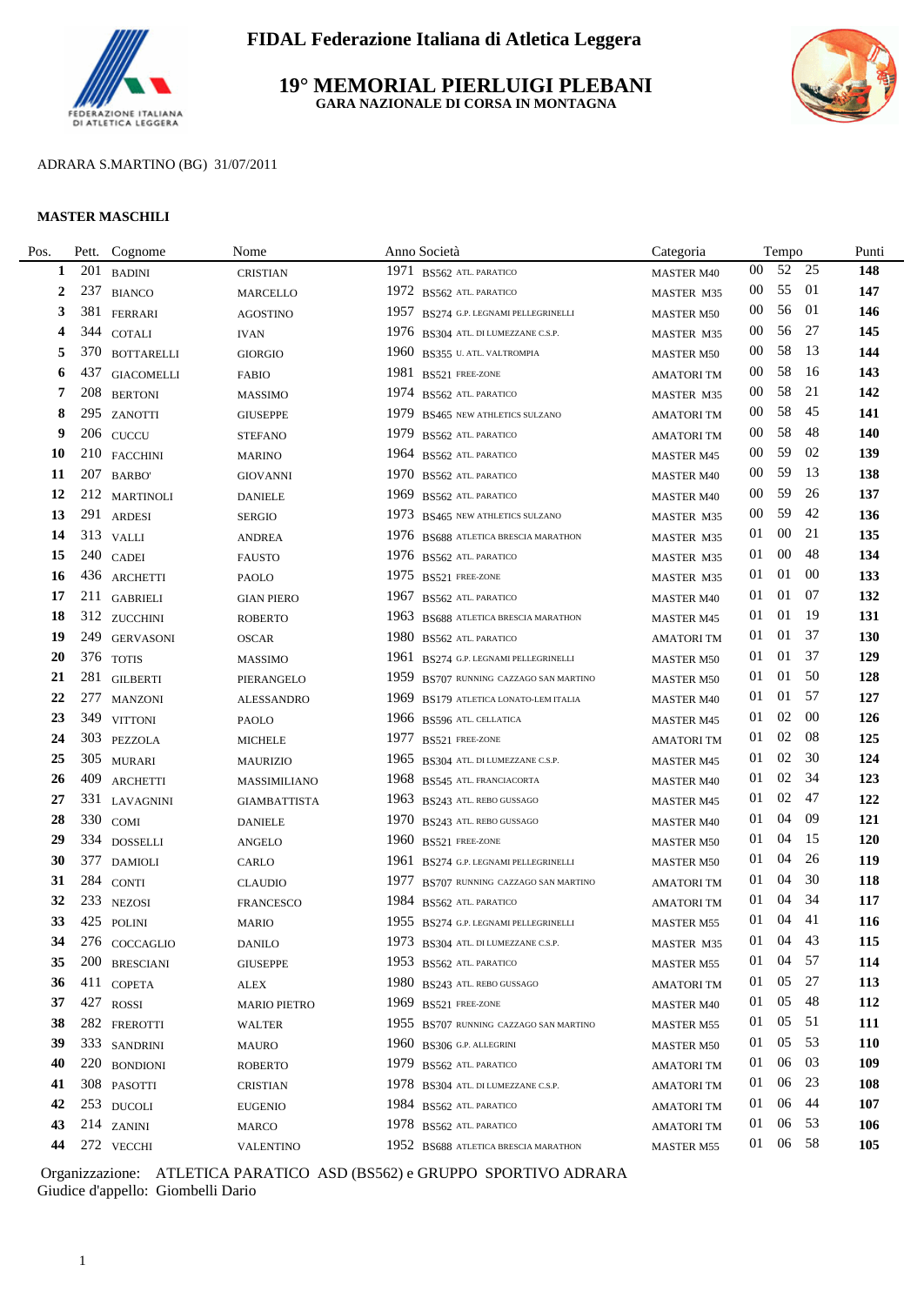

**19° MEMORIAL PIERLUIGI PLEBANI GARA NAZIONALE DI CORSA IN MONTAGNA**



## ADRARA S.MARTINO (BG) 31/07/2011

#### **MASTER MASCHILI**

L.

| Pos. | Pett. | Cognome          | Nome              | Anno Società                           | Categoria         |    | Tempo    |     | Punti      |
|------|-------|------------------|-------------------|----------------------------------------|-------------------|----|----------|-----|------------|
| 45   | 371   | <b>MAGNETTO</b>  | <b>MARCO</b>      | 1975 BS274 G.P. LEGNAMI PELLEGRINELLI  | MASTER M35        | 01 | 07 10    |     | 104        |
| 46   |       | 375 TOTTOLI      | <b>LUCA</b>       | 1964 BS274 G.P. LEGNAMI PELLEGRINELLI  | <b>MASTER M45</b> | 01 | 07 14    |     | 103        |
| 47   |       | 262 BELLINI      | <b>GIANMARCO</b>  | 1978 BS562 ATL. PARATICO               | <b>AMATORI TM</b> | 01 | 07       | 22  | 102        |
| 48   |       | 257 DOMENIGHINI  | <b>GIOVANNI</b>   | 1962 BS562 ATL. PARATICO               | <b>MASTER M45</b> | 01 | 07       | 30  | <b>101</b> |
| 49   |       | 239 BRIONI       | <b>GIORGIO</b>    | 1969 BS562 ATL. PARATICO               | <b>MASTER M40</b> | 01 | 07       | 38  | <b>100</b> |
| 50   |       | 292 BOTTI        | <b>MAURO</b>      | 1969 BS465 NEW ATHLETICS SULZANO       | <b>MASTER M40</b> | 01 | 07       | 48  | 99         |
| 51   |       | 204 SERUGHETTI   | <b>MARCO</b>      | 1960 BS562 ATL PARATICO                | <b>MASTER M50</b> | 01 | 07       | 59  | 98         |
| 52   |       | 236 PIOVANELLI   | <b>GIANPIETRO</b> | 1964 BS562 ATL PARATICO                | <b>MASTER M45</b> | 01 | 08       | 03  | 97         |
| 53   |       | 222 MANCINI      | <b>GIANLUIGI</b>  | 1960 BS562 ATL. PARATICO               | <b>MASTER M50</b> | 01 | 08       | -18 | 96         |
| 54   |       | 203 BONASSI      | LUCIANO           | 1953 BS562 ATL. PARATICO               | <b>MASTER M55</b> | 01 | 08       | 26  | 95         |
| 55   |       | 261 CAPOFERRI    | <b>VALERIO</b>    | 1969 BS562 ATL. PARATICO               | <b>MASTER M40</b> | 01 | 08       | -37 | 94         |
| 56   | 332   | <b>BODINI</b>    | <b>SERGIO</b>     | 1961 BS243 ATL. REBO GUSSAGO           | <b>MASTER M50</b> | 01 | 08       | 40  | 93         |
| 57   |       | 274 CADEI        | <b>GIOVANNI</b>   | 1966 BS545 ATL. FRANCIACORTA           | <b>MASTER M45</b> | 01 | 08       | 43  | 92         |
| 58   |       | 378 ZENDRINI     | <b>VITTORIO</b>   | 1957 BS274 G.P. LEGNAMI PELLEGRINELLI  | <b>MASTER M50</b> | 01 | 08       | 55  | 91         |
| 59   |       | 264 FORESTI      | <b>DAVIDE</b>     | 1974 BS562 ATL. PARATICO               | MASTER M35        | 01 | 08       | -59 | 90         |
| 60   |       | 263 ALBERTINELLI | <b>REMO</b>       | 1962 BS562 ATL. PARATICO               | <b>MASTER M45</b> | 01 | 09       | 01  | 89         |
| 61   |       | 307 BERTOLASSI   | <b>DAVIDE</b>     | 1968 BS304 ATL. DI LUMEZZANE C.S.P.    | <b>MASTER M40</b> | 01 | 09       | -06 | 88         |
| 62   |       | 255 BELOTTI      | <b>ANTONIO</b>    | 1975 BS562 ATL. PARATICO               | MASTER M35        | 01 | -09      | -10 | 87         |
| 63   |       | 428 PALMIRI      | PIERCARLO         | 1966 BS688 ATLETICA BRESCIA MARATHON   | <b>MASTER M45</b> | 01 | 09       | 15  | 86         |
| 64   |       | 230 TENGATTINI   | <b>ROBERTO</b>    | 1962 BS562 ATL. PARATICO               | <b>MASTER M45</b> | 01 | 09       | 18  | 85         |
| 65   |       | 216 CORNA        | <b>ROMANO</b>     | 1959 BS562 ATL. PARATICO               | <b>MASTER M50</b> | 01 | 09       | 23  | 84         |
| 66   |       | 219 ALBERTINELLI | <b>FABIO</b>      | 1967 BS562 ATL. PARATICO               | <b>MASTER M40</b> | 01 | 09       | 28  | 83         |
| 67   |       | 414 BODINI       | <b>GIANCARLO</b>  | 1954 BS179 ATLETICA LONATO-LEM ITALIA  | <b>MASTER M55</b> | 01 | 09       | 31  | 82         |
| 68   |       | 374 GHIRARDELLI  | <b>MAURO</b>      | 1966 BS274 G.P. LEGNAMI PELLEGRINELLI  | <b>MASTER M45</b> | 01 | 09       | 51  | 81         |
| 69   |       | 304 FROSIO       | <b>MAURO</b>      | 1980 BS304 ATL. DI LUMEZZANE C.S.P.    | <b>AMATORI TM</b> | 01 | 09       | 58  | 80         |
| 70   |       | 373 PLACANICA    | MATTEO            | 1968 BS274 G.P. LEGNAMI PELLEGRINELLI  | <b>MASTER M40</b> | 01 | 10       | 02  | 79         |
| 71   |       | 213 NEZOSI       | <b>GIOCONDO</b>   | 1953 BS562 ATL. PARATICO               | <b>MASTER M55</b> | 01 | 10       | 25  | 78         |
| 72   |       | 302 PASOTTI      | <b>GIUSEPPE</b>   | 1957 BS430 G.S. AMICI PODISTI BS       | <b>MASTER M50</b> | 01 | 10       | 33  | 77         |
| 73   |       | 410 PASSERI      | <b>SERGIO</b>     | 1958 BS319 ATL. RODENGO SAIANO         | <b>MASTER M50</b> | 01 | 11       | 09  | 76         |
| 74   |       | 238 BONACQUISTI  | <b>ANGELO</b>     | 1966 BS562 ATL. PARATICO               | <b>MASTER M45</b> | 01 | 11       | -11 | 75         |
| 75   |       | 432 ERLI         | <b>FRANCESCO</b>  | 1961 BS562 ATL. PARATICO               | <b>MASTER M50</b> | 01 | 11       | -14 | 74         |
| 76   |       | 407 COTTI        | <b>OSCAR</b>      | 1986 BS648 KINETIK RUNNING             | <b>AMATORI TM</b> | 01 | -11      | 31  | 73         |
| 77   |       | 285 MARINI       | <b>PIETRO</b>     | 1962 BS707 RUNNING CAZZAGO SAN MARTINO | <b>MASTER M45</b> | 01 | 11 38    |     | 72         |
| 78   |       | 362 MAGHINI      | LUCA              | 1969 BS688 ATLETICA BRESCIA MARATHON   | <b>MASTER M40</b> |    | 01 11 43 |     | 71         |
| 79   |       | 405 DANCELLI     | DAVIDE            | 1966 BS688 ATLETICA BRESCIA MARATHON   | <b>MASTER M45</b> | 01 | 12 16    |     | 70         |
| 80   |       | 202 TALLARINI    | <b>FRANCESCO</b>  | 1963 BS562 ATL. PARATICO               | <b>MASTER M45</b> | 01 | 12 25    |     | 69         |
| 81   |       | 398 LINETTI      | <b>RUGGERO</b>    | 1959 BS304 ATL. DI LUMEZZANE C.S.P.    | <b>MASTER M50</b> | 01 | 12 44    |     | 68         |
| 82   |       | 256 DELEIDI      | <b>MARIO</b>      | 1967 BS562 ATL. PARATICO               | <b>MASTER M40</b> | 01 | 12 45    |     | 67         |
| 83   |       | 273 CADOLI       | <b>ROBERTO</b>    | 1966 BS688 ATLETICA BRESCIA MARATHON   | <b>MASTER M45</b> | 01 | 13       | -00 | 66         |
| 84   |       | 228 ZENTI        | <b>GIAN LUIGI</b> | 1973 BS562 ATL. PARATICO               | MASTER M35        | 01 | 13       | 05  | 65         |
| 85   |       | 287 INVERARDI    | <b>SERGIO</b>     | 1961 BS707 RUNNING CAZZAGO SAN MARTINO | <b>MASTER M50</b> | 01 | 13       | 20  | 64         |
| 86   |       | 301 BONIZZI      | <b>EDOARDO</b>    | 1959 BS521 FREE-ZONE                   | <b>MASTER M50</b> | 01 | 13       | 23  | 63         |
| 87   |       | 379 CAMOSSI      | <b>ANTONIO</b>    | 1956 BS274 G.P. LEGNAMI PELLEGRINELLI  | <b>MASTER M55</b> | 01 | 13 28    |     | 62         |
| 88   |       | 388 PLEBANI      | <b>LUCIANO</b>    | 1960 BS521 FREE-ZONE                   | <b>MASTER M50</b> |    | 01 13 31 |     | 61         |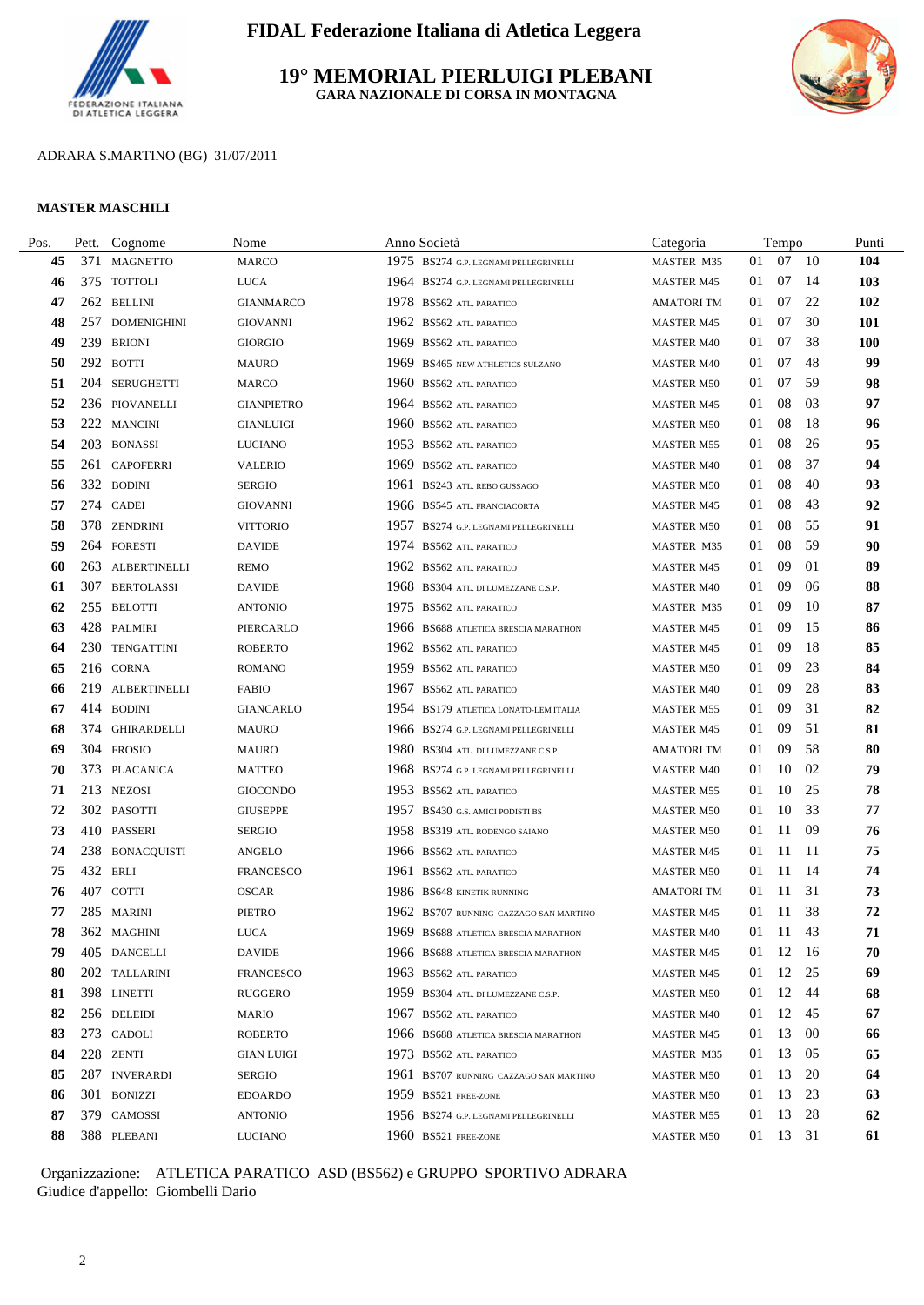

### **19° MEMORIAL PIERLUIGI PLEBANI GARA NAZIONALE DI CORSA IN MONTAGNA**



## ADRARA S.MARTINO (BG) 31/07/2011

#### **MASTER MASCHILI**

L.

| Pos.       | Pett. | Cognome         | Nome                  | Anno Società                           | Categoria         |    | Tempo    |        | Punti |
|------------|-------|-----------------|-----------------------|----------------------------------------|-------------------|----|----------|--------|-------|
| 89         |       | 372 FIORINI     | <b>PAOLO</b>          | 1974 BS274 G.P. LEGNAMI PELLEGRINELLI  | MASTER M35        | 01 | 13       | 46     | 60    |
| 90         |       | 226 SOARDI      | <b>LUCA</b>           | 1968 BS562 ATL. PARATICO               | <b>MASTER M40</b> | 01 | 13       | -48    | 59    |
| 91         |       | 224 FILIPPI     | <b>OLIVO</b>          | 1964 BS562 ATL. PARATICO               | <b>MASTER M45</b> | 01 | 13       | -52    | 58    |
| 92         |       | 426 PECORI      | <b>GIOVANNI</b>       | 1961 BS278 ATL. CARPENEDOLO            | <b>MASTER M50</b> | 01 | 13       | -55    | 57    |
| 93         |       | 429 ALBINI      | <b>DAVIDE GAETANO</b> | 1966 BS688 ATLETICA BRESCIA MARATHON   | <b>MASTER M45</b> | 01 | 14       | 02     | 56    |
| 94         |       | 366 PICCITTO    | <b>BRUNO</b>          | 1959 BS461 ATL. OGLIESE PALAZZOLO S/O  | <b>MASTER M50</b> | 01 | 14       | - 11   | 55    |
| 95         |       | 243 PETENZI     | <b>RENATO</b>         | 1964 BS562 ATL. PARATICO               | <b>MASTER M45</b> | 01 | 14       | -13    | 54    |
| 96         |       | 218 BERTOLDI    | <b>CLAUDIO</b>        | 1959 BS562 ATL. PARATICO               | <b>MASTER M50</b> | 01 | 14       | -15    | 53    |
| 97         |       | 227 PIOVANELLI  | <b>OSCAR</b>          | 1968 BS562 ATL. PARATICO               | <b>MASTER M40</b> | 01 | 14       | -17    | 52    |
| 98         |       | 235 ZANNI       | <b>GIOVANNI</b>       | 1956 BS562 ATL. PARATICO               | <b>MASTER M55</b> | 01 | 14       | 29     | 51    |
| 99         |       | 415 BARONCHELLI | <b>FERDINANDO</b>     | 1953 BS278 ATL. CARPENEDOLO            | <b>MASTER M55</b> | 01 | 14 33    |        | 50    |
| <b>100</b> |       | 311 GHIRARDI    | <b>ROBERTO</b>        | 1971 BS304 ATL. DI LUMEZZANE C.S.P.    | <b>MASTER M40</b> | 01 | 14       | 40     | 49    |
| <b>101</b> |       | 283 SBARDELLATI | <b>VALTER</b>         | 1959 BS707 RUNNING CAZZAGO SAN MARTINO | <b>MASTER M50</b> | 01 | 15       | -13    | 48    |
| 102        |       | 221 CAMPANA     | <b>GIOVANNI</b>       | 1955 BS562 ATL. PARATICO               | <b>MASTER M55</b> | 01 | 15       | 42     | 47    |
| 103        |       | 260 BOCCALON    | <b>GIAMPIETRO</b>     | 1972 BS562 ATL. PARATICO               | <b>MASTER M35</b> | 01 | 16       | 00     | 46    |
| 104        |       | 259 TURLA       | <b>ROBERTO</b>        | 1968 BS562 ATL. PARATICO               | <b>MASTER M40</b> | 01 | 16       | 29     | 45    |
| 105        |       | 397 INVERARDI   | <b>SEVERINO</b>       | 1952 BS545 ATL. FRANCIACORTA           | <b>MASTER M55</b> | 01 | 16       | -34    | 44    |
| 106        |       | 315 DE TOMA     | <b>LUCIANO</b>        | 1967 BS688 ATLETICA BRESCIA MARATHON   | <b>MASTER M40</b> | 01 | 16       | -46    | 43    |
| 107        |       | 314 SANNA       | <b>MASSIMO</b>        | 1965 BS688 ATLETICA BRESCIA MARATHON   | <b>MASTER M45</b> | 01 | 16       | 47     | 42    |
| 108        |       | 387 CHERUBINI   | <b>RAIMONDO</b>       | 1961 BS596 ATL. CELLATICA              | <b>MASTER M50</b> | 01 | 17       | 23     | 41    |
| 109        |       | 430 APPUHAMY    | ARADASIWATTA          | 1961 BS688 ATLETICA BRESCIA MARATHON   | <b>MASTER M50</b> | 01 | 17       | 25     | 40    |
| <b>110</b> |       | 380 BIANCHETTI  | <b>PIERINO</b>        | 1952 BS274 G.P. LEGNAMI PELLEGRINELLI  | <b>MASTER M55</b> | 01 | 17       | 47     | 39    |
| 111        |       | 364 ANDERLONI   | <b>DANIELE</b>        | 1969 BS688 ATLETICA BRESCIA MARATHON   | <b>MASTER M40</b> | 01 | 17       | 55     | 38    |
| 112        |       | 225 NDIAYE      | <b>ALIOU</b>          | 1972 BS562 ATL. PARATICO               | <b>MASTER M35</b> | 01 | 18       | 28     | 37    |
| 113        |       | 399 METELLI     | <b>PIETRO</b>         | 1952 BS545 ATL. FRANCIACORTA           | <b>MASTER M55</b> | 01 | 18       | 46     | 36    |
| 114        |       | 395 MOSCA       | <b>LORENZO</b>        | 1966 BS688 ATLETICA BRESCIA MARATHON   | <b>MASTER M45</b> | 01 | 19       | 16     | 35    |
| 115        |       | 258 FEDERICI    | ALESSANDRO            | 1968 BS562 ATL. PARATICO               | <b>MASTER M40</b> | 01 | 19       | 24     | 34    |
| 116        |       | 286 GIACOBBE    | <b>GIUSEPPE</b>       | 1971 BS707 RUNNING CAZZAGO SAN MARTINO | <b>MASTER M40</b> | 01 | 19       | 42     | 33    |
| 117        |       | 296 ZUCCHI      | <b>ALBERTO</b>        | 1977 BS465 NEW ATHLETICS SULZANO       | <b>AMATORI TM</b> | 01 | 19       | -56    | 32    |
| 118        |       | 438 MODINA      | <b>MICHELE</b>        | 1968 BS521 FREE-ZONE                   | <b>MASTER M40</b> | 01 | 20       | -17    | 31    |
| 119        |       | 416 MOSCA       | <b>ALBERTO</b>        | 1963 BS688 ATLETICA BRESCIA MARATHON   | <b>MASTER M45</b> | 01 | 20       | 20     | 30    |
| <b>120</b> |       | 288 LENZA       | <b>UGO</b>            | 1964 BS521 FREE-ZONE                   | <b>MASTER M45</b> | 01 | 20       | -27    | 29    |
| 121        |       | 247 SPADARI     | <b>CRISTIAN</b>       | 1978 BS562 ATL. PARATICO               | <b>AMATORITM</b>  | 01 | 20 37    |        | 28    |
| 122        |       | 231 ZANNI       | MARCO                 | 1973 BS562 ATL PARATICO                | MASTER M35        |    | 01 20 51 |        | 27    |
| 123        |       | 242 CORVI       | PIERANGELO            | 1966 BS562 ATL. PARATICO               | <b>MASTER M45</b> | 01 | 21 01    |        | 26    |
| 124        |       | 223 GAVAZZENI   | <b>EZIO CARLO</b>     | 1960 BS562 ATL. PARATICO               | <b>MASTER M50</b> | 01 | 21       | - 15   | 25    |
| 125        |       | 310 MONTINI     | <b>ELIO</b>           | 1955 BS304 ATL. DI LUMEZZANE C.S.P.    | <b>MASTER M55</b> | 01 | 22       | 03     | 24    |
| <b>126</b> |       | 246 SORA        | <b>CLAUDIO</b>        | 1958 BS562 ATL. PARATICO               | <b>MASTER M50</b> | 01 | 22 21    |        | 23    |
| 127        |       | 293 ROSSI       | <b>RAFFAELLO</b>      | 1954 BS465 NEW ATHLETICS SULZANO       | <b>MASTER M55</b> | 01 | 22 37    |        | 22    |
| 128        |       | 217 BELOTTI     | LUCIANO               | 1959 BS562 ATL. PARATICO               | <b>MASTER M50</b> | 01 | 24       | $00\,$ | 21    |
| 129        |       | 245 SALIS       | <b>ROBERTO</b>        | 1965 BS562 ATL. PARATICO               | <b>MASTER M45</b> | 01 | 24       | 25     | 20    |
| <b>130</b> |       | 248 SPELGATTI   | LUCA                  | 1983 BS562 ATL PARATICO                | <b>AMATORI TM</b> | 01 | 24       | 29     | 19    |
| 131        |       | 241 CORTESE     | <b>GIORGIO</b>        | 1960 BS562 ATL. PARATICO               | <b>MASTER M50</b> | 01 | 24 42    |        | 18    |
| 132        |       | 215 PREITI      | <b>DOMENICO</b>       | 1959 BS562 ATL. PARATICO               | <b>MASTER M50</b> |    | 01 24 57 |        | 17    |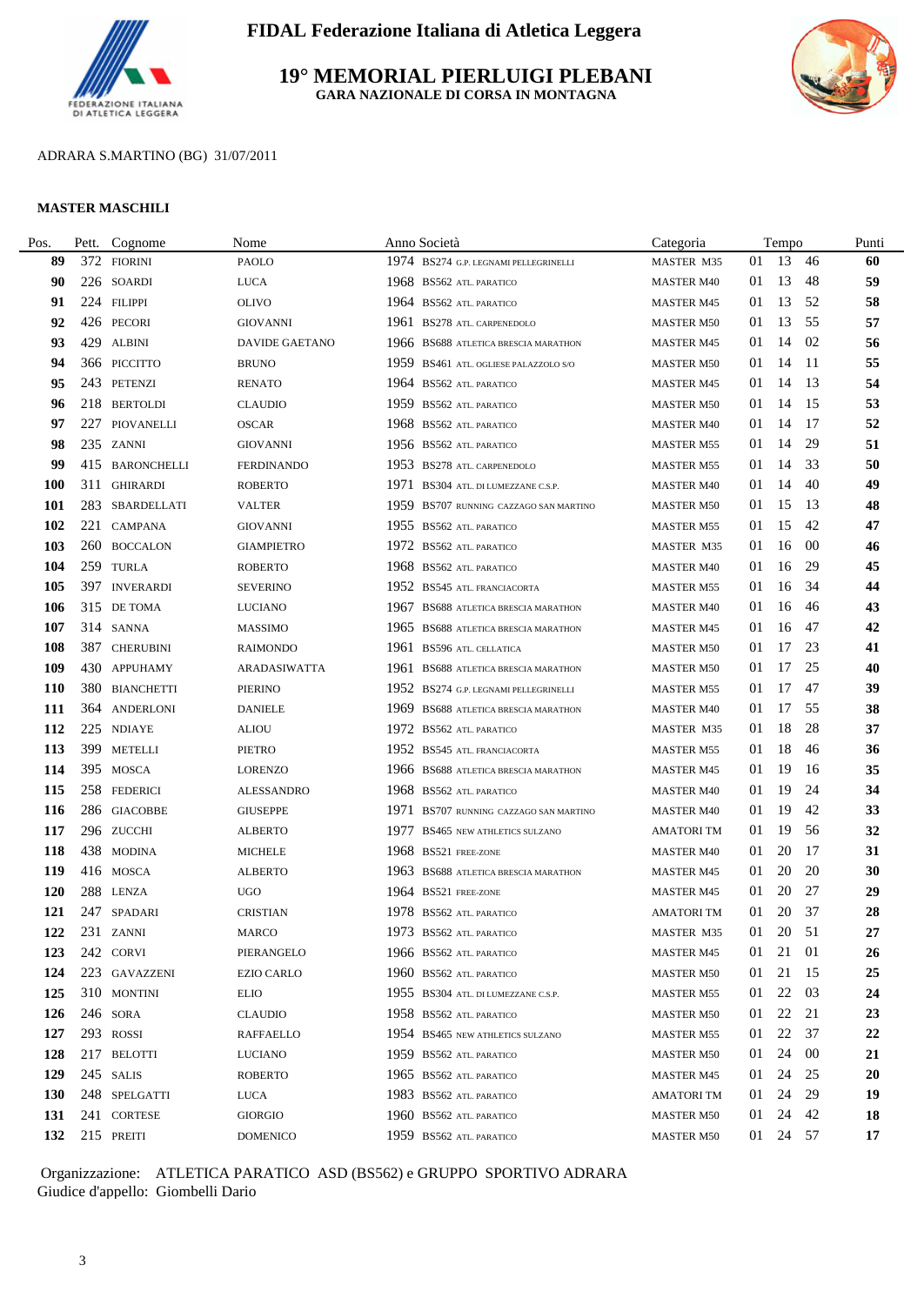

**19° MEMORIAL PIERLUIGI PLEBANI GARA NAZIONALE DI CORSA IN MONTAGNA**



## ADRARA S.MARTINO (BG) 31/07/2011

#### **MASTER MASCHILI**

| Pos. |     | Pett. Cognome     | Nome            | Anno Società                                   | Categoria         |    | Tempo |      | Punti        |
|------|-----|-------------------|-----------------|------------------------------------------------|-------------------|----|-------|------|--------------|
| 133  |     | 254 GARDANA       | <b>CLAUDIO</b>  | 1965 BS562 ATL. PARATICO                       | <b>MASTER M45</b> | 01 | 25    | -34  | <b>16</b>    |
| 134  | 363 | <b>GIOBINI</b>    | <b>FABIO</b>    | 1975 BS688 ATLETICA BRESCIA MARATHON           | MASTER M35        | 01 | 25    | 48   | 15           |
| 135  |     | 271 PALOSCHI      | <b>IVANO</b>    | 1963<br><b>BS688 ATLETICA BRESCIA MARATHON</b> | <b>MASTER M45</b> | 01 | 26    | 20   | 14           |
| 136  | 434 | PECI              | <b>GIUSEPPE</b> | 1963 BS049 ATL PONTOGLIO 92                    | <b>MASTER M45</b> | 01 | 26    | -34  | 13           |
| 137  | 205 | <b>TENGATTINI</b> | EZIO            | 1961 BS562 ATL PARATICO                        | <b>MASTER M50</b> | 01 | 27    | 35   | 12           |
| 138  | 229 | <b>SCABURRI</b>   | MARCO           | 1979<br><b>BS562 ATL. PARATICO</b>             | <b>AMATORI TM</b> | 01 | 27    | 48   | 11           |
| 139  | 209 | BERTAZZOLI        | MARCO           | 1973 BS562 ATL. PARATICO                       | MASTER M35        | 01 | 27    | 48   | 10           |
| 140  |     | 299 RUFFINI       | RENATO          | 1963 BS243 ATL. REBO GUSSAGO                   | <b>MASTER M45</b> | 01 | 27    | .52  | 9            |
| 141  |     | 250 GANASSI       | <b>GIULIANO</b> | 1960 BS562 ATL PARATICO                        | <b>MASTER M50</b> | 01 | 28    | 28   | 8            |
| 142  | 435 | RACCAGNI          | LORENZO         | 1977<br>BS049 ATL. PONTOGLIO 92                | <b>AMATORI TM</b> | 01 | 29    | 34   | 7            |
| 143  |     | 244 RAINERI       | <b>ROBERTO</b>  | 1968 BS562 ATL. PARATICO                       | <b>MASTER M40</b> | 01 | 29    | 35   | 6            |
| 144  |     | 232 FALCETTI      | <b>MARIO</b>    | 1960 BS562 ATL. PARATICO                       | <b>MASTER M50</b> | 01 | 30    | - 51 | 5            |
| 145  | 251 | FENAROLI          | <b>AGOSTINO</b> | 1967<br><b>BS562 ATL PARATICO</b>              | <b>MASTER M40</b> | 01 | 31    | - 11 | 4            |
| 146  |     | 346 MANDALA       | MARCO           | 1977<br>BS304 ATL. DI LUMEZZANE C.S.P.         | <b>AMATORI TM</b> | 01 | 35    | -22  | 3            |
| 147  |     | 234 MONDINI       | <b>GIOVANNI</b> | 1953 BS562 ATL. PARATICO                       | <b>MASTER M55</b> | 01 | 39    | 52   | $\mathbf{2}$ |
| 148  |     | 290 GIORDANO      | <b>RICCARDO</b> | 1963 BS521 FREE-ZONE                           | <b>MASTER M45</b> | 01 | 39    | 56   |              |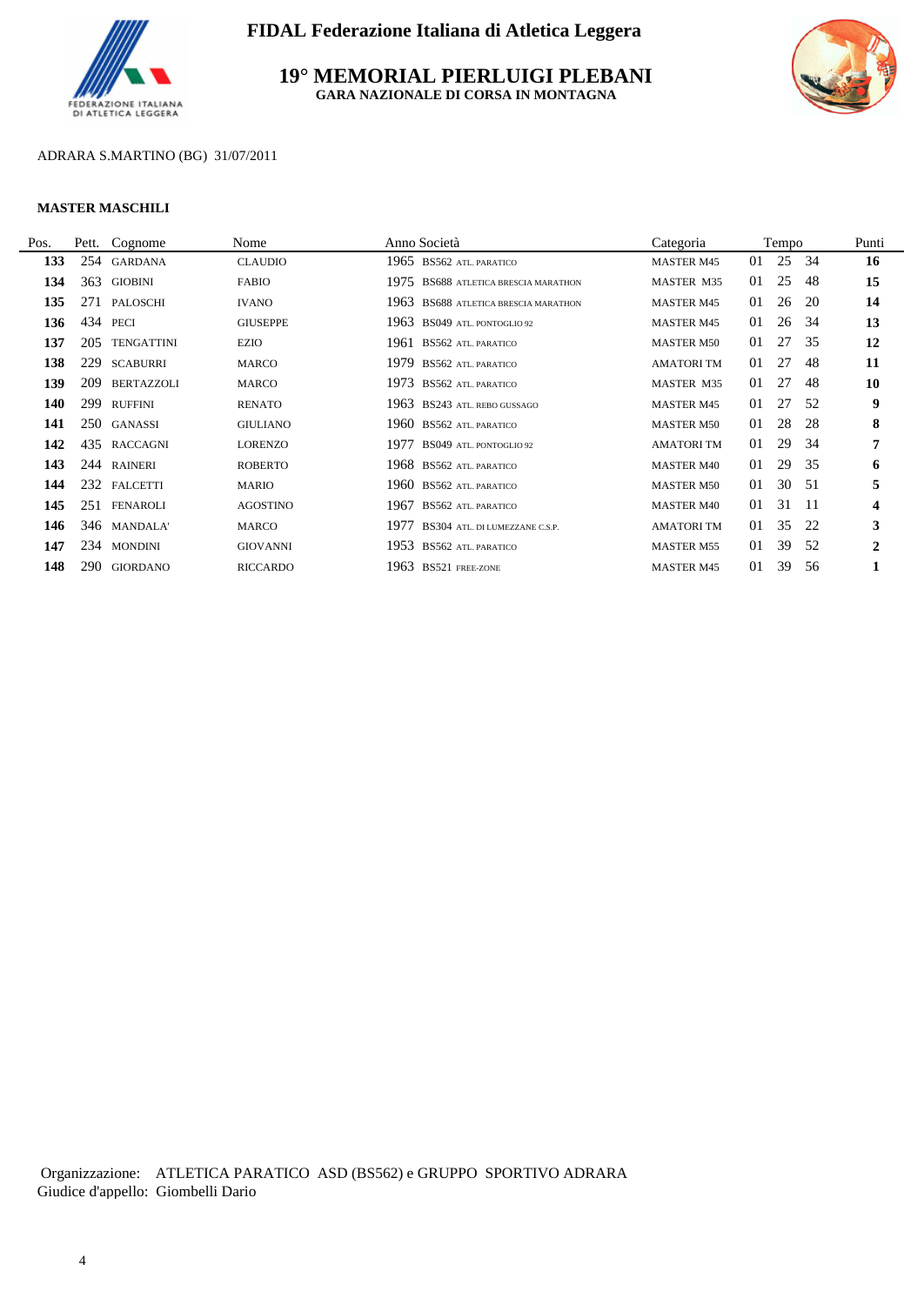

**19° MEMORIAL PIERLUIGI PLEBANI GARA NAZIONALE DI CORSA IN MONTAGNA**



### ADRARA S.MARTINO (BG) 31/07/2011

#### **MASTER MASCHILI**

L.

| Pos. |     | Pett. Cognome     | Nome                   | Anno Società                           | Categoria         |                 | Tempo | Punti |
|------|-----|-------------------|------------------------|----------------------------------------|-------------------|-----------------|-------|-------|
|      |     | 105 DONADONI      | <b>LIVIO</b>           | 1949 BS562 ATL PARATICO                | <b>MASTER M60</b> | 00 <sup>°</sup> | 41 07 | 11    |
| 2    |     | 104 ROMELE        | ADAMO                  | 1945 BS562 ATL PARATICO                | <b>MASTER M65</b> | $00\,$          | 44 33 | 10    |
|      |     | $3$ 111 vezzoli   | <b>GUIDO</b>           | 1948 BS707 RUNNING CAZZAGO SAN MARTINO | <b>MASTER M60</b> | $00\,$          | 46 13 | 9     |
| 4    | 103 | <b>SPANU</b>      | <b>GREGORIO</b>        | 1943 BS562 ATL PARATICO                | <b>MASTER M65</b> | 00 <sup>°</sup> | 46 24 | 8     |
| 5    |     | 102 STAFFONI      | <b>MAFFEO</b>          | 1947 BS562 ATL PARATICO                | <b>MASTER M60</b> | $00\,$          | 47 30 | 7     |
| 6    |     | 108 LORENZETTI    | <b>ROLANDO</b>         | 1947 BS562 ATL PARATICO                | <b>MASTER M60</b> | $00\,$          | 48 09 | 6     |
|      | 100 | <b>BERTAZZOLI</b> | <b>VITTORIO</b>        | $1940$ BS562 ATL PARATICO              | <b>MASTER M70</b> | 00              | 48 15 |       |
| 8    |     | 106 CANTAMESSI    | <b>GIORGIO</b>         | 1951 BS562 ATL PARATICO                | <b>MASTER M60</b> | 00              | 48 59 | 4     |
| 9    |     | 101 CAFARELLA     | <b>ANTONINO</b>        | 1946 BS562 ATL PARATICO                | <b>MASTER M65</b> | $00\,$          | 52 19 | 3     |
| 10   |     | 114 BARDELLA      | <b>FAUSTINO SERGIO</b> | 1939 BS368 U.S. MALONNO                | <b>MASTER M70</b> | $00\,$          | 58 33 | 2     |
| 11   |     | 391 CALABRIA      | <b>LUCIANO</b>         | 1944 BS461 ATL. OGLIESE PALAZZOLO S/O  | <b>MASTER M65</b> | 01              | 03 35 |       |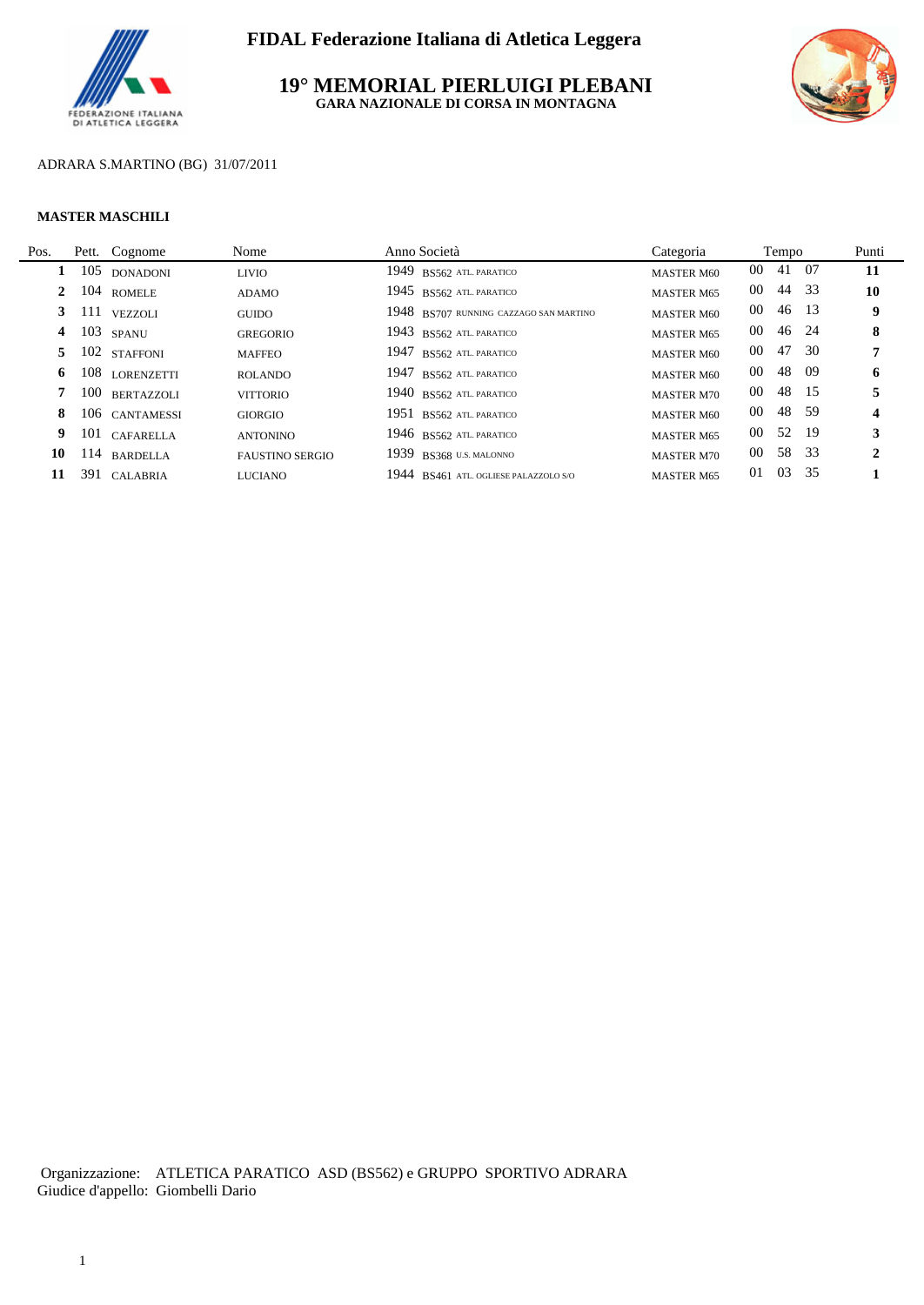

### **19° MEMORIAL PIERLUIGI PLEBANI GARA NAZIONALE DI CORSA IN MONTAGNA**



### ADRARA S.MARTINO (BG) 31/07/2011

#### **MASTER FEMMINILI**

| Pos.                    |    | Pett. Cognome    | Nome                | Anno Società                           | Categoria         |        | Tempo           |        | Punti                   |
|-------------------------|----|------------------|---------------------|----------------------------------------|-------------------|--------|-----------------|--------|-------------------------|
| 1                       | 20 | <b>SALVI</b>     | <b>DORINA</b>       | 1975 BS319 ATL. RODENGO SAIANO         | <b>MASTER F35</b> | $00\,$ | 39              | $00\,$ | 33                      |
| 2                       |    | 25 BONASSI       | <b>CRISTIANA</b>    | 1969 BS660 ARIENI TEAM                 | <b>MASTER F40</b> | $00\,$ | 39              | 31     | 32                      |
| 3                       |    | 43 FESTA         | <b>EMANUELA</b>     | 1967 BS243 ATL. REBO GUSSAGO           | <b>MASTER F40</b> | 00     | 41              | 53     | 31                      |
| $\overline{\mathbf{4}}$ |    | 42 BRACCHI       | <b>SONIA</b>        | 1974 BS243 ATL. REBO GUSSAGO           | <b>MASTER F35</b> | $00\,$ | 42              | -11    | 30                      |
| 5                       |    | 18 NYAMUHOKYA    | <b>JOYCE PETER</b>  | 1970 BS562 ATL. PARATICO               | MASTER F40        | 00     | 42              | - 53   | 29                      |
| 6                       |    | 36 APOLONE       | <b>ELENA</b>        | 1969 BS707 RUNNING CAZZAGO SAN MARTINO | <b>MASTER F40</b> | 00     | 45              | 03     | 28                      |
| 7                       |    | 41 SALA          | PIERANGELA          | 1964 BS243 ATL. REBO GUSSAGO           | <b>MASTER F45</b> | $00\,$ | 45              | 07     | 27                      |
| 8                       |    | 19 FRANZINI      | <b>NADIA</b>        | 1979 BS562 ATL. PARATICO               | <b>AMATORI TF</b> | 00     | 45              | -14    | 26                      |
| 9                       |    | 48 PE            | <b>GRAZIANA</b>     | 1980 BS465 NEW ATHLETICS SULZANO       | <b>AMATORI TF</b> | $00\,$ | 45              | 34     | 25                      |
| 10                      |    | 14 MILESI        | <b>GIULIANA</b>     | 1966 BS562 ATL PARATICO                | <b>MASTER F45</b> | 00     | 48              | 26     | 24                      |
| 11                      |    | 8 LINETTI        | <b>MILENA</b>       | 1969 BS562 ATL. PARATICO               | <b>MASTER F40</b> | $00\,$ | 48              | 41     | 23                      |
| 12                      |    | 52 CALDARA       | <b>MARIA</b>        | 1970 BS274 G.P. LEGNAMI PELLEGRINELLI  | <b>MASTER F40</b> | $00\,$ | 49              | 26     | 22                      |
| 13                      |    | 12 SBARDELLATI   | <b>MANUELA</b>      | 1966 BS562 ATL PARATICO                | <b>MASTER F45</b> | 00     | 50              | 13     | 21                      |
| 14                      |    | 17 GELMI         | <b>VALENTINA</b>    | 1969 BS562 ATL. PARATICO               | <b>MASTER F40</b> | $00\,$ | 50              | -15    | 20                      |
| 15                      |    | 38 VEZZOLI       | <b>LAURA</b>        | 1976 BS707 RUNNING CAZZAGO SAN MARTINO | <b>MASTER F35</b> | 00     | 50              | 25     | 19                      |
| 16                      |    | 11 PEDRALI       | <b>GIOVANNA</b>     | 1973 BS562 ATL. PARATICO               | <b>MASTER F35</b> | 00     | 50              | 27     | 18                      |
| 17                      |    | 13 TURELLI       | <b>TIZIANA</b>      | 1978 BS562 ATL. PARATICO               | <b>AMATORI TF</b> | $00\,$ | 51              | 21     | 17                      |
| 18                      |    | 57 VEZZOLI       | <b>ENRICA</b>       | 1950 BS545 ATL. FRANCIACORTA           | <b>MASTER F60</b> | 00     | 51              | 25     | 16                      |
| 19                      |    | 4 DISETTI        | <b>DOMENICA</b>     | 1956 BS562 ATL. PARATICO               | <b>MASTER F55</b> | $00\,$ | 51              | 27     | 15                      |
| 20                      |    | 22 BOTTARELLI    | <b>VALENTINA</b>    | 1948 BS304 ATL. DI LUMEZZANE C.S.P.    | <b>MASTER F60</b> | 00     | 51              | 37     | 14                      |
| 21                      |    | 47 FONTANA       | <b>MARCELLA</b>     | 1968 BS465 NEW ATHLETICS SULZANO       | <b>MASTER F40</b> | $00\,$ | 51              | 43     | 13                      |
| 22                      |    | 37 VERZELETTI    | <b>ROSSELLA</b>     | 1980 BS707 RUNNING CAZZAGO SAN MARTINO | <b>AMATORI TF</b> | 00     | 51              | 50     | 12                      |
| 23                      |    | 10 PERGER        | <b>ROSA</b>         | 1951 BS562 ATL PARATICO                | <b>MASTER F60</b> | 00     | 52              | 01     | 11                      |
| 24                      | 7  | <b>BELOMETTI</b> | <b>MARIANNA</b>     | 1977<br>BS562 ATL PARATICO             | <b>AMATORI TF</b> | $00\,$ | 52              | 23     | 10                      |
| 25                      |    | 53 RIGAMONTI     | <b>LINA</b>         | 1965 BS274 G.P. LEGNAMI PELLEGRINELLI  | <b>MASTER F45</b> | 00     | 54 57           |        | 9                       |
| 26                      |    | 5 COLOSIO        | CHIARA SERENA       | 1974 BS562 ATL PARATICO                | <b>MASTER F35</b> | 00     | 55              | -14    | 8                       |
| 27                      |    | 56 BERTAZZOLI    | <b>CINZIA ZELDA</b> | 1975 BS717 RUNNERS CAPRIOLESE          | <b>MASTER F35</b> | $00\,$ | 55              | 33     | 7                       |
| 28                      |    | 33 FALAPPI       | <b>PAOLA</b>        | 1951 BS521 FREE-ZONE                   | <b>MASTER F60</b> | $00\,$ | 56              | -40    | 6                       |
| 29                      |    | 26 RIVETTI       | <b>SIMONA</b>       | 1972 BS596 ATL. CELLATICA              | <b>MASTER F35</b> | $00\,$ | 57              | - 18   | 5                       |
| 30                      |    | 6 ARU            | <b>ELISABETTA</b>   | 1977 BS562 ATL PARATICO                | <b>AMATORI TF</b> | 00     | 59              | 10     | $\overline{\mathbf{4}}$ |
| 31                      |    | 3 DELBARBA       | <b>EUGENIA</b>      | 1946 BS562 ATL PARATICO                | <b>MASTER F65</b> | 01     | 00 <sup>1</sup> | 04     | 3                       |
| 32                      |    | 65 CARAMO        | <b>ROSA</b>         | 1982 BS243 ATL. REBO GUSSAGO           | <b>AMATORI TF</b> | 01     | 01              | -11    | $\overline{2}$          |
| 33                      |    | 9 LUMINA         | <b>FEDERICA</b>     | 1959 BS562 ATL. PARATICO               | <b>MASTER F50</b> | 01     | 05              | 15     | $\mathbf{1}$            |
|                         |    |                  |                     |                                        |                   |        |                 |        |                         |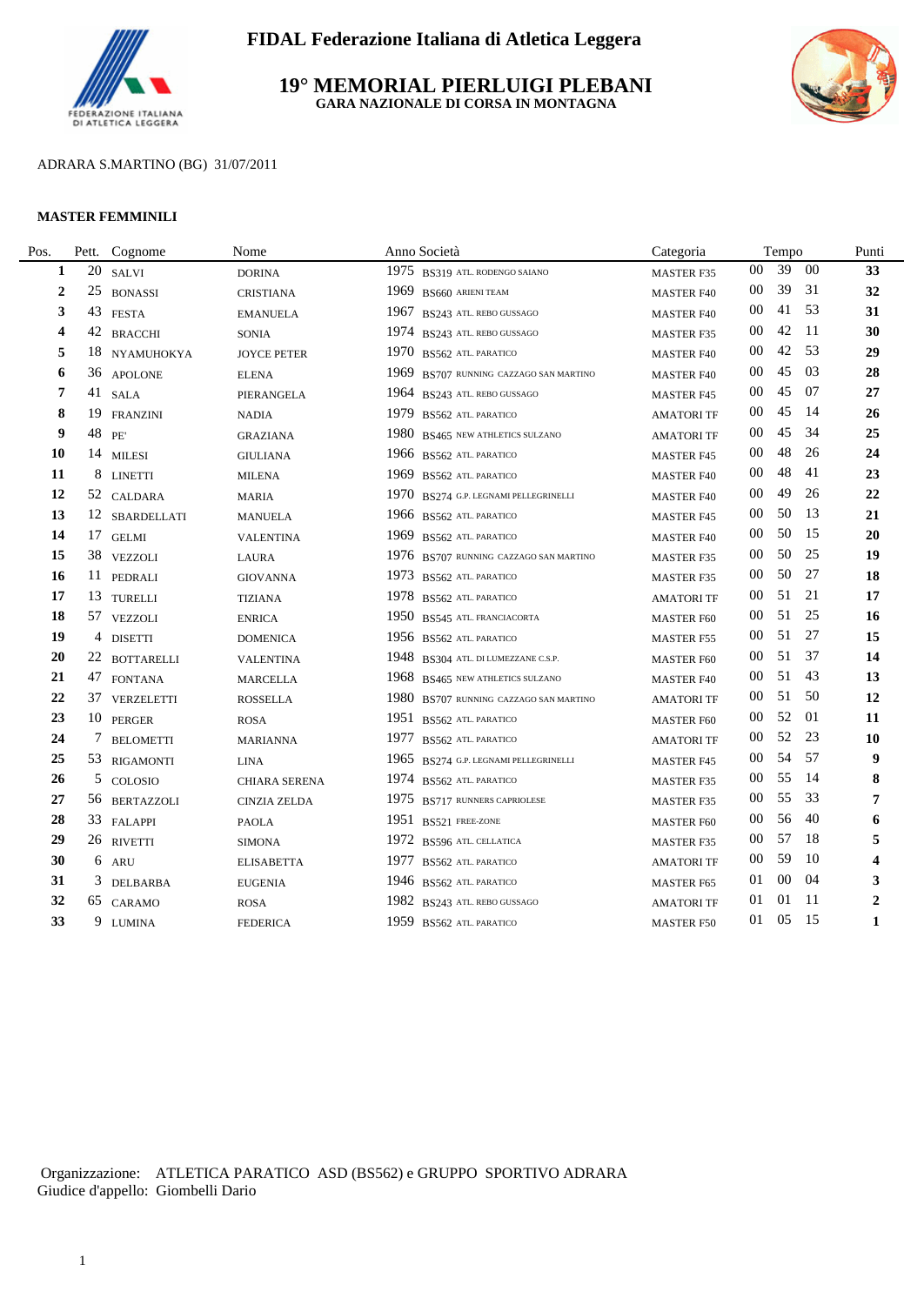

# **19° MEMORIAL PIERLUIGI PLEBANI GARA NAZIONALE DI CORSA IN MONTAGNA**



### ADRARA S.MARTINO (BG) 31/07/2011

### **CLASSIFICA PER SOCIETA' AMATORI-MASTER MASCHILI C.P. BRESCIA**

| Cod società | Descrizione                                                                                                                                                                                                                       | Prov      | Reg | Punteggio      | Nr atleti      |  |
|-------------|-----------------------------------------------------------------------------------------------------------------------------------------------------------------------------------------------------------------------------------|-----------|-----|----------------|----------------|--|
|             | ATL. PARATICO                                                                                                                                                                                                                     | <b>BS</b> | LO  | 4557           | 73             |  |
|             | G.P. LEGNAMI PELLEGRINELLI                                                                                                                                                                                                        | <b>BS</b> | LO  | 1129           | 12             |  |
|             | ATLETICA BRESCIA MARATHON                                                                                                                                                                                                         | <b>BS</b> | LO  | 977            | 16             |  |
|             | <b>FREE-ZONE</b>                                                                                                                                                                                                                  | <b>BS</b> | LO  | 818            | 10             |  |
|             | ATL. DI LUMEZZANE C.S.P.                                                                                                                                                                                                          | <b>BS</b> | LO  | 804            | 10             |  |
|             | RUNNING CAZZAGO SAN MARTINO                                                                                                                                                                                                       | <b>BS</b> | LO  | 583            | 8              |  |
|             | ATL. REBO GUSSAGO                                                                                                                                                                                                                 | <b>BS</b> | LO  | 458            | 5              |  |
|             | NEW ATHLETICS SULZANO                                                                                                                                                                                                             | <b>BS</b> | LO  | 430            | 5              |  |
|             | ATL. FRANCIACORTA                                                                                                                                                                                                                 | <b>BS</b> | LO  | 295            | 4              |  |
|             | ATLETICA LONATO-LEM ITALIA                                                                                                                                                                                                        | <b>BS</b> | LO  | 209            | 2              |  |
|             | ATL. CELLATICA                                                                                                                                                                                                                    | <b>BS</b> | LO. | 167            | $\overline{c}$ |  |
|             | <b>U. ATL. VALTROMPIA</b>                                                                                                                                                                                                         | <b>BS</b> | LO  | 144            |                |  |
|             | G.P. ALLEGRINI                                                                                                                                                                                                                    | <b>BS</b> | LO  | 110            |                |  |
|             | ATL. CARPENEDOLO                                                                                                                                                                                                                  | <b>BS</b> | LO  | 107            | 2              |  |
|             | <b>G.S. AMICI PODISTI BS</b>                                                                                                                                                                                                      | <b>BS</b> | LO  | 77             |                |  |
|             | ATL. RODENGO SAIANO                                                                                                                                                                                                               | <b>BS</b> | LO  | 76             |                |  |
|             | <b>KINETIK RUNNING</b>                                                                                                                                                                                                            | <b>BS</b> | LO. | 73             |                |  |
|             | ATL. OGLIESE PALAZZOLO S/O                                                                                                                                                                                                        | <b>BS</b> | LO  | 56             | $\overline{c}$ |  |
|             | ATL. PONTOGLIO 92                                                                                                                                                                                                                 | <b>BS</b> | LO  | 20             | 2              |  |
|             | <b>U.S. MALONNO</b>                                                                                                                                                                                                               | <b>BS</b> | LO  | $\overline{2}$ |                |  |
|             | 1 BS562<br>2 BS274<br>3 BS688<br>4 BS521<br>5 BS304<br>6 BS707<br>7 BS243<br>BS465<br>9 BS545<br>10 BS179<br>11 BS596<br>12 BS355<br>13 BS306<br>14 BS278<br>15 BS430<br>16 BS319<br>17 BS648<br>18 BS461<br>19 BS049<br>20 BS368 |           |     |                |                |  |